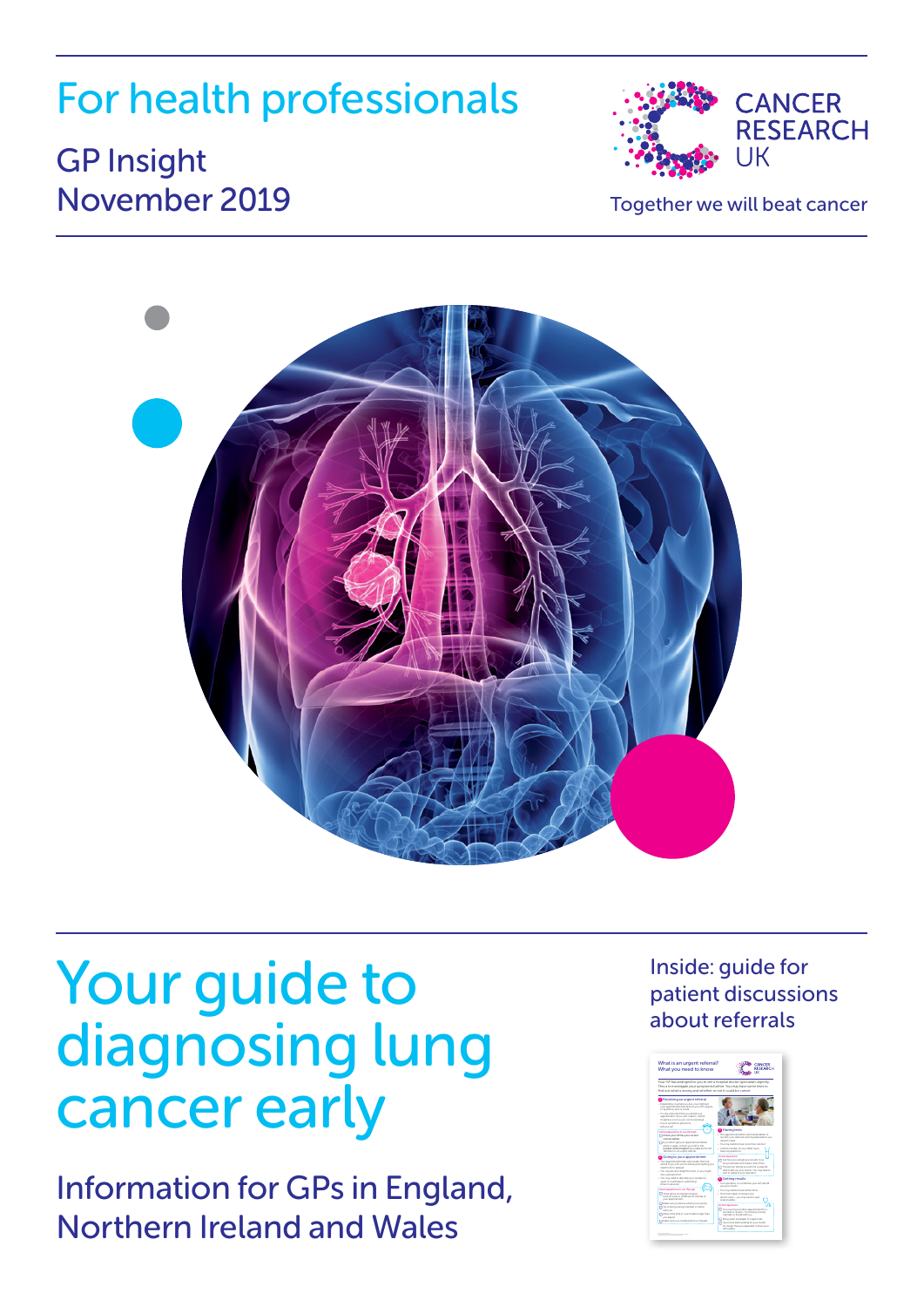### Your involvement is key

GPs play a vital role in quickly identifying signs and symptoms of suspected lung cancer and referring patients promptly for tests.

• referral onto an urgent

Act

- suspected lung cancer pathway
- offering an urgent chest X-ray

Guidance aims to support decision making but should not override a GP's clinical judgement, formed through history taking, elicitation of symptoms and examination. specific local guidance.

Remember that the risk threshold for referral to chest X-ray available for primary care is lower than that for patients referred on an urgent suspected cancer referral pathway. A chest X-ray is inexpensive, at approximately £20–£25 per test, and health risks from the low level of radiation are usually outweighed by the benefits of getting the right diagnosis.

Take advantage of direct access to chest X-ray if you have it. Most test reporting takes place on the same day or within a week.

### Visit [cruk.org/safetynetting](http://cruk.org/safetynetting) for tools to support safety netting practices

Download NICE referral guideline summaries at [cruk.org/NICEsummary](http://cruk.org/NICEsummary)



Be aware of national and local guidance and pathways. Guidelines for recognition and referral for suspected cancer were published by NICE in 2015 and are now based on a lower referral threshold<sup>8</sup>. This means that more patients should be referred for tests and specialist consultation. Recommendations for GPs when presented with suspected lung cancer include:

- 
- 

Guidelines can vary locally so it is also important to be aware of



X-ray does not detect lung cancer in about 20% of cases<sup>[9](#page-2-8)</sup>. Prompt ordering of a chest X-ray should be accompanied by safety netting for potentially false negative results. To prevent you and your patients being over reassured by a negative chest X-ray result ensure you:

Safety

- encourage patients to book another appointment with you if their symptoms don't resolve, they worsen or if new symptoms develop at any time
- repeat examinations and history taking at subsequent appointments
- follow up with patients until their symptoms are explained or resolved



The NHS in England is funding targeted lung screening projects in some parts of England. Patients deemed at high risk of lung cancer may be invited for a low dose CT scan. For more information about location of the projects and patient eligibility please read the NHS England press release at: [england.nhs.uk/2019/02/](http://england.nhs.uk/2019/02/lung-trucks) [lung-trucks](http://england.nhs.uk/2019/02/lung-trucks) or visit [cruk.org.](http://cruk.org.uk/lunghealthchecks) [uk/lunghealthchecks](http://cruk.org.uk/lunghealthchecks).



## Why is early diagnosis of lung cancer so important?

The chances of someone surviving lung cancer is highly dependent on stage of diagnosis – acting sooner on indications of lung cancer can lead to more treatment options and better outcomes for patients.

Patients are around 20 times more likely to survive for at least 5 years when diagnosed with lung cancer at the earliest stage compared to the latest stage<sup>[2](#page-2-0)</sup>.

Diagnosing lung cancer can be challenging. Research into the management of suspected cancer in primary care has found that over 30% of patients subsequently diagnosed with lung cancer have had 3 or more consultations before referral[3,](#page-2-1)[4](#page-2-2). Patients often experience non-specific symptoms such as weight loss, fatigue and cough, which can easily be attributed to common respiratory conditions particularly in patients who smoke<sup>[5,](#page-2-3)[6](#page-2-4),[7](#page-2-5)</sup>. The red flag symptom of haemoptysis is a relatively rare presenting symptom, reported in less than a quarter of lung cancer patients<sup>5</sup>.

In addition, co-morbidities such as asthma and COPD can make it difficult for patients and GPs to differentiate between new and potentially malignant symptoms, and those related to an underlying condition<sup>7</sup>.

#### Lung cancer survival by stage at diagnosis

In the UK, only around 1 in 5 lung cancers are diagnosed at the earliest stage<sup>1</sup>.

Proportion of people surviving their cancer for five years or more



Diagnosed at earliest stage



#### Almost 6 in 10

Diagnosed at latest stage



#### Less than 1 in 10

Earliest stage = stage 1; latest stage = stage 4. Data is 5-year age standardised net lung cancer survival by stage, adults (15-99) diagnosed between 2013-2017, England. Source: Cancer survival in England, ONS/PHE, 2019.

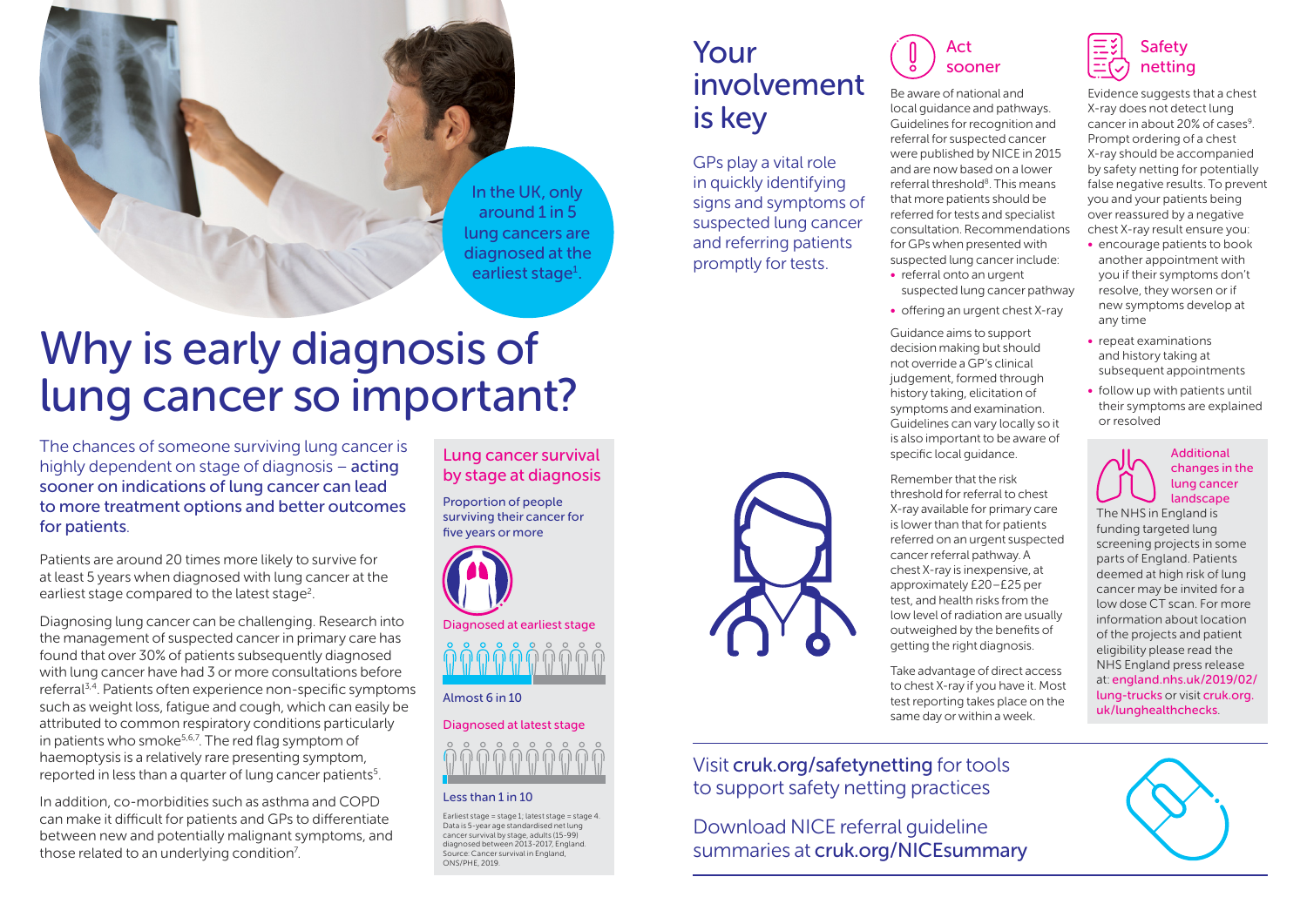## Case study

Jane is 72 years old and has never smoked. Jane presents to her GP with a dry, persistent cough that she has had for at least a month. The GP examines her and takes a thorough history and discovers that she has noticed some weight loss too.

#### Would you order an urgent chest X-ray?

An urgent chest X-ray could be ordered, as per NG12 guidance, as Jane is 40 and over, and has a cough and weight loss. If Jane smoked or used to smoke, a chest X-ray could have been ordered based on her having either a cough or weight loss only (as only one of these symptoms is in NG12 when a patient has a smoking history).



#### The chest X-ray result is normal. What are your next steps?

Jane is advised to return if the symptoms don't resolve after 4–6 weeks. Jane presents again in 2 months with the same symptoms. The GP notices a full blood count has been ordered in the last 3 months, which noted thrombocytosis. The GP also asks about any other symptoms, which reveals Jane is also increasingly tired and isn't eating very much. Jane wonders if an inhaler might help?

#### What could you do next?

Exercising clinical judgement is critical in this scenario as NG12 does not have specific quidance on next steps for Jane's case.

If GP suspicion remains, next steps could include:

- ordering another chest X-ray
- refer to direct access CT (if available in your area)
- having a discussion with the respiratory medicine team

#### Lung cancer in never smokers:

Smoking is still the largest modifiable risk factor for lung cancer, accounting for around 70% of lung cancers<sup>[10](#page-2-9)</sup>. However, 10–25% of lung cancers occur in people who have never smoked $^{11}$  $^{11}$  $^{11}$ . Lung cancer in people who have never smoked is under recognised and can raise a diagnostic challenge for healthcare professionals<sup>[11](#page-2-10),[12](#page-2-11)</sup>.

The importance of safety netting is key in Jane's case.

<span id="page-2-6"></span>1 Based on lung cancers with a known stage at diagnosis: between 2017-18 in Scotland (source: ISD Scotland); between 2013-17 in Northern Ireland (source: Queen's University Belfast); between 2014- 2016 in Wales (source: NHS Wales); and between 2013-2017 in England (source: NCRAS)

<span id="page-2-0"></span>2 Office for National Statistics (ONS), 5-year age standardised survival by stage, England 2013-2017

<span id="page-2-1"></span>3 Mendonca et al. Pre-referral GP consultations in patients subsequently diagnosed with rarer cancers: a study of patient-reported data. BJGP 2016

<span id="page-2-3"></span><span id="page-2-2"></span>4 Lyratzopoulos et al. Measures of promptness of cancer diagnosis in primary care: secondary analysis of national audit data on patients with 18 common and rarer cancers. BJC 2013 5 Koo et al. Symptom signatures and diagnostic timeliness in cancer patients: a review of current evidence. Neoplasia 2018;20(2):165-174

<span id="page-2-4"></span>6 Walter FM et al. Symptoms and other factors associated with time to diagnosis and stage of lung cancer: a prospective cohort study. Br J Cancer. 2015;112:S6

<span id="page-2-7"></span><span id="page-2-5"></span>7 Mitchell et al. Understanding diagnosis of lung cancer in primary care: qualitative synthesis of significant event audit reports. BJGP 2013 8 Suspected cancer: recognition and referral: NICE guideline [NG12]: [NICE.org/NG12](http://NICE.org/NG12)

<span id="page-2-8"></span>

| 9 Bradley et al. Sensitivity of chest |
|---------------------------------------|
| X-ray for detecting lung cancer in    |
| people presenting with symptoms: a    |
| systematic review. BJGP 2019          |
| 10 Calculated by the Statistical      |
| Information Team at Cancer Research   |
| UK. 2018                              |

<span id="page-2-10"></span><span id="page-2-9"></span>11 Bhopal et al. Lung cancer in neversmokers: a hidden disease. JRSM 2019: 112(7);269-271

<span id="page-2-11"></span>12 Couraud S et al. Lung cancer review in never smokers – a review. Eur J Cancer 2012;48(9):1299-311

Sign up to receive Cancer Insight by email Our newsletters provide best practice information on important cancer-related topics, as well as the latest evidence, training materials, practical tools and patient resources: [cruk.org/cancerinsightGP](http://cruk.org/cancerinsightGP)